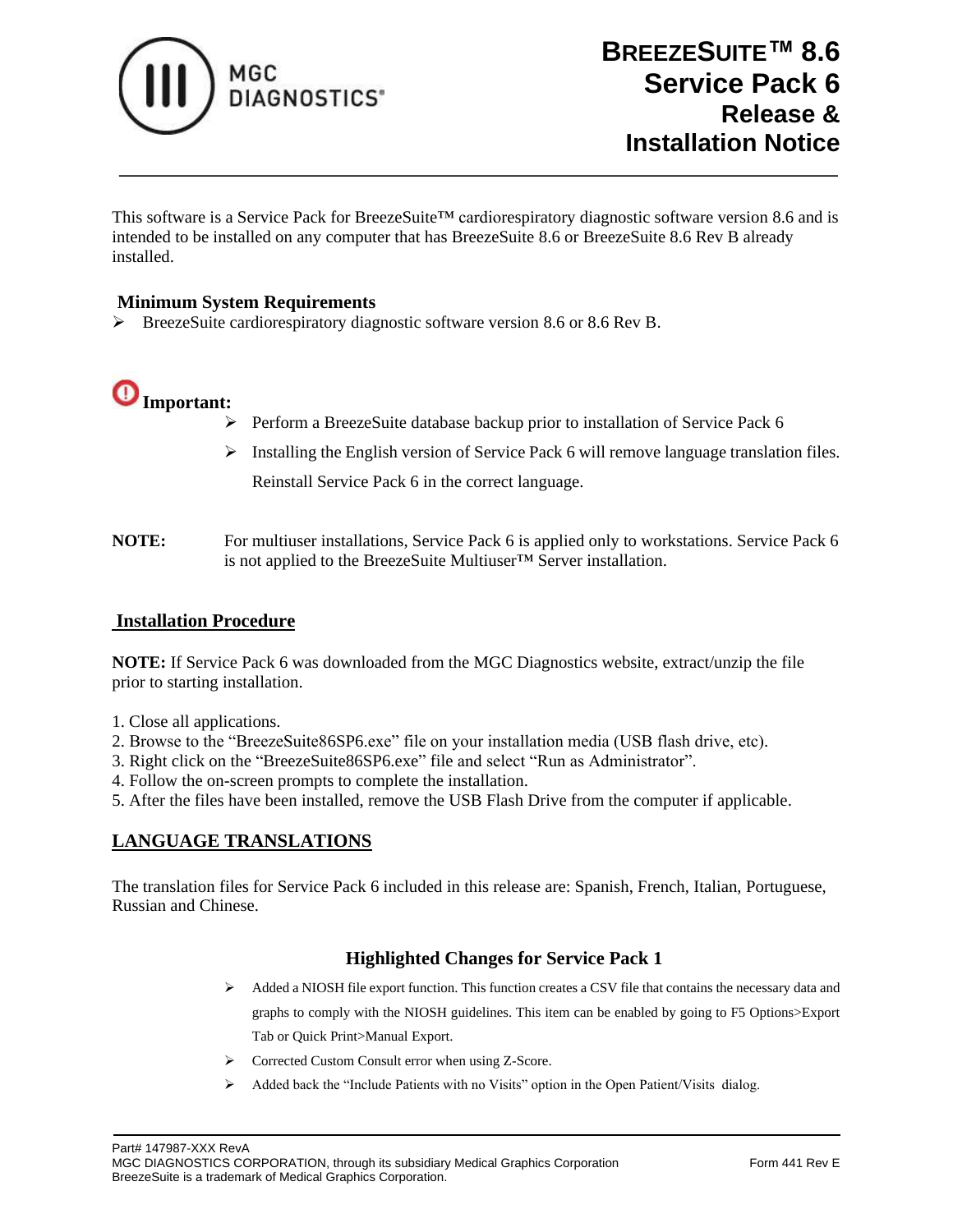- $\triangleright$  Corrected an issue to allow the Header and History sections of a report to be modified easier.
- $\triangleright$  Corrected an error when in Breeze Review and viewing auxiliary data in the ABG Tab.
- ➢ Added Tech Comments and Physician Interpretation when converting nSpire data into BreezeSuite.
- $\triangleright$  Corrected an issue to make the Height and Weigh units the same on the Text and PDF reports as well as the SUM file.
- $\triangleright$  Corrected an issue where age was not being recalculated after it was updated from Instrument Manager.
- ➢ Corrected an error when using the GX Graph "Zoom" function.
- ➢ Improved the sorting function when the Patient List is displayed.
- ➢ Created a new Text Report in the ATS Complete format.
- ➢ Added a visit date range when converting SentrySuite patients into BreezeSuite.
- ➢ Corrected an issue when combining PDF reports.
- $\triangleright$  Removed the units from the LCI variable.
- $\triangleright$  Changed the time output of WFATester to report time in actual computer time.

### **Highlighted Changes for Service Pack 2**

- ➢ Breeze will now allow duplicate inactive workstations but only one active workstation entry of the same name.
- ➢ Corrected a typo in GX Predicted Sets for "Compute True O2".
- ➢ Improved the data conversion of nSpire/Collins PF data.
- $\triangleright$  Improved the ability to export the Pulmonary Statement Dictionary and the Custom Statement Dictionary
- ➢ Added the SigningDoctorID to the SUM file.
- ➢ When "RemoveCR" is set, Line Feed(CR) will be replaced by the specified "Line Feed Substitution" HIS option for the following items: Medications, Diagnosis, Comments, Post Test Comments, PF Consult, GX Consult.
- ➢ The following HIS Options are stored in the Setting Database Table and have the following default settings: HISRemoveCR: OFF, HISLineFeedSubstitution (When HISRemoveCR is set): "~", HISGroupSeparator: ";", HISSubgroupSeparator: "^"
- ➢ The following TextReport Options are stored in the Settings Database Table and have the following default settings: TextReportRemoveCR: OFF, TextReportUseFixedPredicteds: OFF, TextReportCommonTextWidth: 80, TextReportTextReportWidth: 80, TextReportLineFeedSubstitution (when TextReportRemoveCR is set): "~", TextReportGroupSeparator: ",", TextReportLineFeedSubstitution" ^"

### **Highlighted Changes for Service Pack 2.5**

 $\triangleright$  Corrected an issue where a previous visit date, if the patient had more than one visits, could be placed on a final report or export file when printing or exporting immediately AFTER running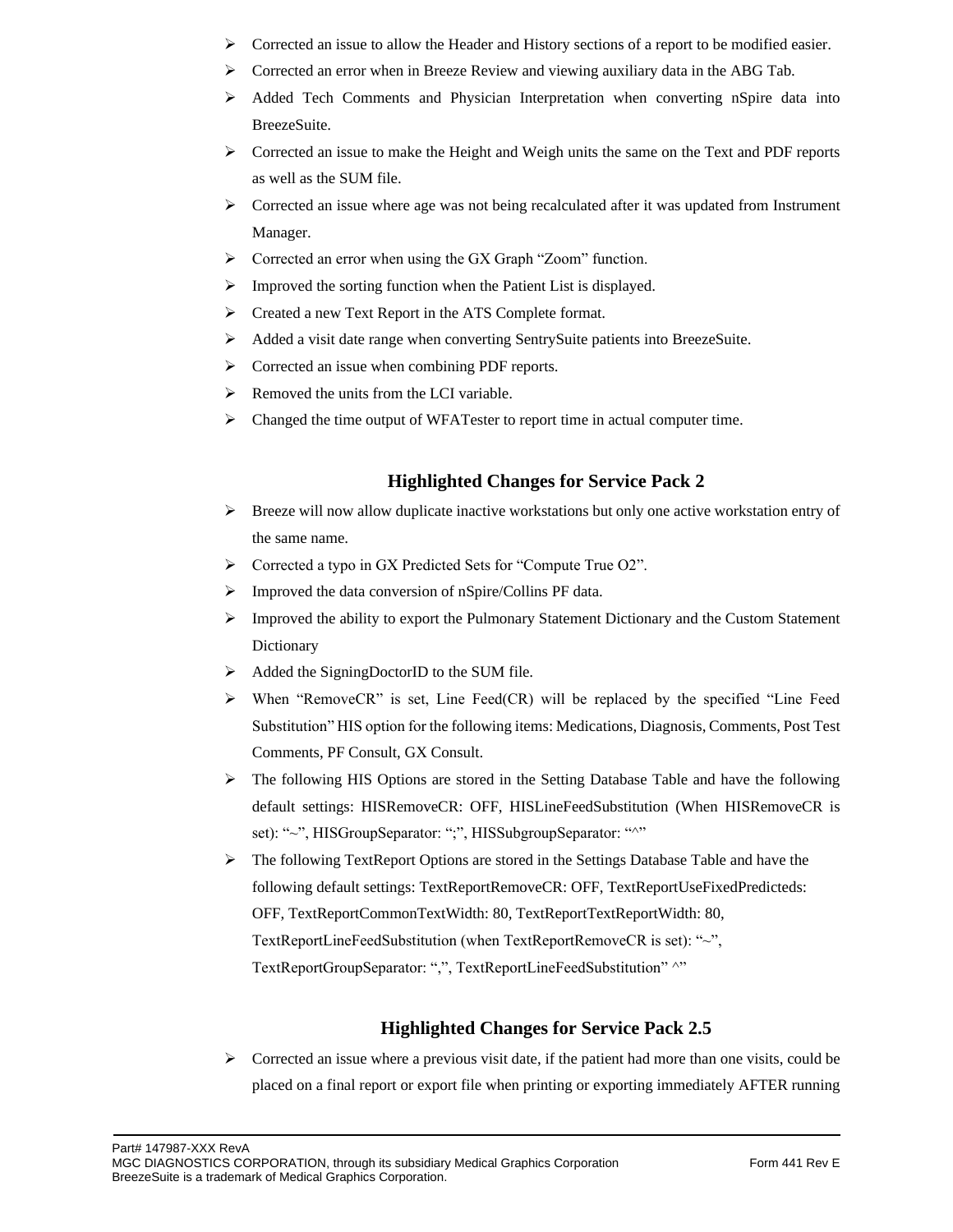Custom Consult (PF/GX)

- $\triangleright$  GLI recently released updates to their 2017 DLco predicted equations. These corrections were added to BreezeSuite.
- $\triangleright$  Changed the End Of Forced Expiration (EOFE) criteria so that the effort is acceptable if: the subject has a plateau within 15 seconds of expiration OR the subject exhales for 15 seconds (even without a plateau). The minimum 6 seconds of exhalation has been removed.
- $\triangleright$  Corrected an issue with the 6 Minute Walk Test report where the graph would not display properly in the Post BD test mode. Also corrected an issue with the Stage Markers for the 6MWT.
- ➢ Corrected an issue when Posting the 6MWT report to the EMR.
- ➢ Corrected discrepancies in the % Distance Walked in the 6MWT
- $\triangleright$  Corrected an issue where the communication from the Nonin WristOx to BreezeSuite would stop if only one of the signals (HR or SaO2) were lost. Communication should continue if one of the signals is still active.
- $\triangleright$  Verified that Service Pack 3 is compatible with Local SQL 2019 Express as well as Networked SQL 2019 Server
- $\triangleright$  Added the Meridian Series in the drop-down list of hardware in the hardware selection screen
- ➢ Corrected the misspelling of the word "Vaping" in the Final Report
- ➢ Enhanced the conversion of nSpire/Collins data into BreezeSuite
- $\triangleright$  Corrected an issue where the user was not able to copy an existing Custom Consult Interpretation when Security was turned off
- $\triangleright$  Enhanced the detection of a slow or bad O2 Cell during calibration
- ➢ Enhanced the O2/CO2 augmentation for the current Ultima Series
- ➢ Added new ECG Only screen configurations for Bike Mortara ECG Only and Treadmill Mortara ECG Only
- $\triangleright$  Corrected an issue where the visit date on a report could change after running the Custom Consult application, then exporting a report.
- ➢ Enhanced the importation of Statement Dictionaries from previous versions of BreezeSuite
- ➢ Enhanced the flow noise band for Meridian hardware to pass ISO Waveforms
- ➢ Changed the VPANT average value to come from only selected TGV efforts
- $\triangleright$  If a PDF file is exported to a folder where the user has insufficient rights or where the PDF printer is either missing or corrupt, the PDF file will be placed in "Pending Review"
- $\triangleright$  Corrected an MFC Application Error when printing a report and BreezeSuite is set to Chinese
- ➢ When running in ECG Only Mode, the HR and BP from Motara now flow into BreezeSuite and can be exported in the SUM file
- ➢ The ECG Only configurations have been updated to display BreathxBreath data for HR, Speed, Grade, Watts, METs and BP
- $\triangleright$  Corrected an issue of the GX report having blank pages when the report is viewed twice (backto-back)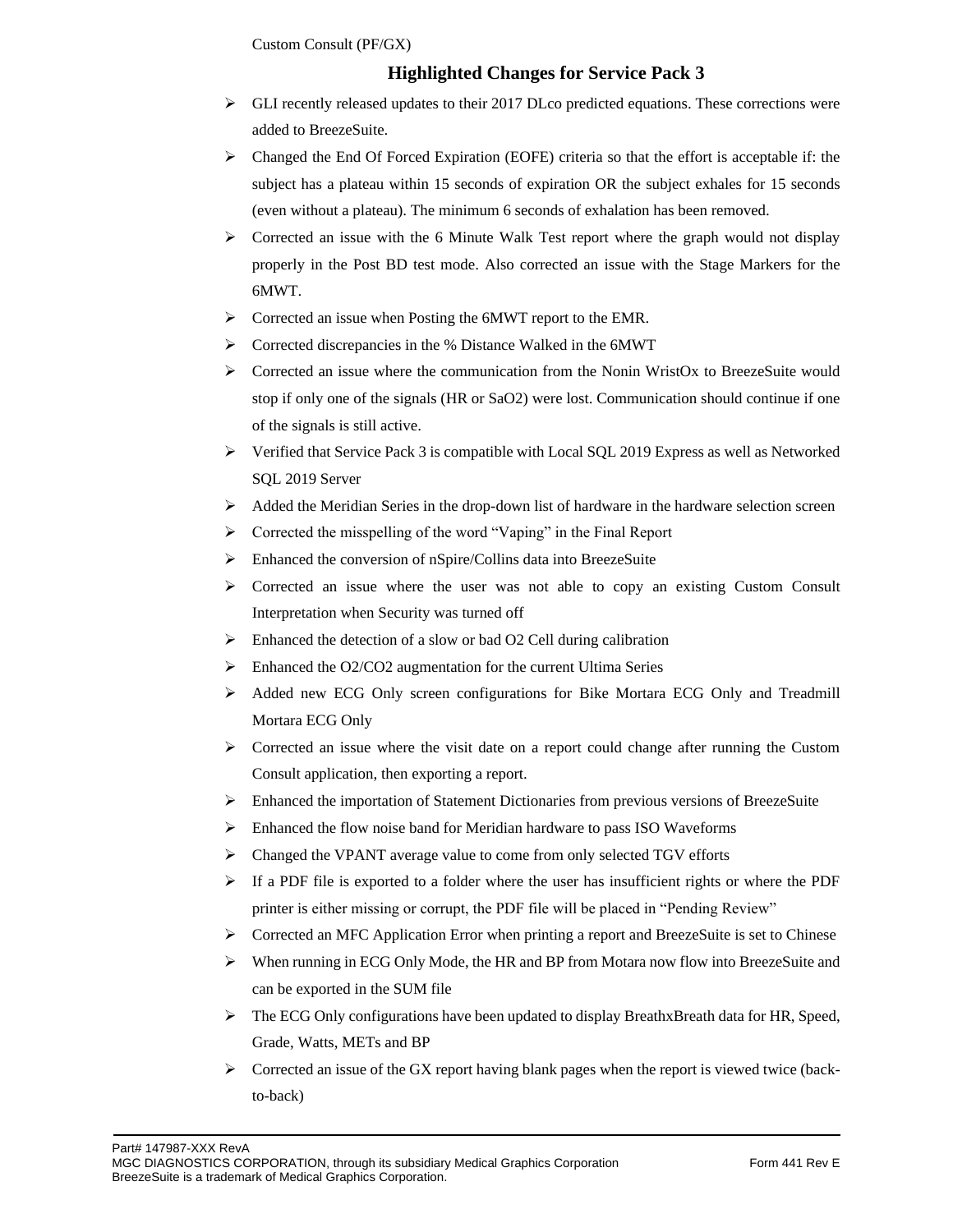- $\triangleright$  For Bike Scripts, METs is now initialized based on subjects weight
- $\triangleright$  Corrected an issue where duplicate blood gas variables would be displayed at the top and bottom of a report
- ➢ Corrected an issue with exporting a GX report after using the Proxy Electronic Signature
- ➢ Corrected an issue where the Visit Time for a test was listed twice in the Header of a report
- $\triangleright$  Corrected an issue on Windows 10 computers where the ECG Summary report could not be previewed or printed
- $\triangleright$  Added a check to verify a minimum height and weight has been entered into patient demographics to prevent negative predicted values. The minimum Height is 30 cm (12 in) and the minimum Weight is 2 kg (4.4 lbs)
- ➢ When "Add Visits Via Orders Only" is checked, the ability to manually add a new visit has been disabled
- $\triangleright$  Added the ability to specify decimal places for Slopes for the following Test Tabs: Chronotropic Index, EOV, OUES, VE/VCO2 Slope, VO2/Work Slope
- ➢ Added the ability to select HIS Report and Text Report separators separately: Options\Export\HISReport and Options\Export\TextReport)
- ➢ Corrected an issue where the patient visit could not be closed or saved when using the Single Order Driver

### **Highlighted Changes for Service Pack 3.1**

- $\triangleright$  Corrected the averaging of the 6 Minute Walk Test (6MWT) data that was displayed at the 30 second or minute mark for every stage – for both the Test Screen as well as the Final Report.
- $\triangleright$  In the 6MWT, the O2 liter flow in the drop-down list was increased to 20 L/min for mask applications.
- ➢ Corrected an issue where the Breathing Reserve (BR) values in the Test Screen or Summary Tab do not match the BR values in the computerized exercise interpretation program.

- ➢ Updated BreezeSuite to function with the Nonin 3150 **BLE** WristOx2 pulse oximeter
- ➢ Added the 2021 GLI Predicted equations for Lung Volumes
- $\triangleright$  Corrected issue with 6MWT when multiple comments/entries had the same time stamp and they would not import into another database
- $\triangleright$  Updated the User Interface for when the WristOx is not connected
- $\triangleright$  Corrected an issue where the Disability Report would not print correctly if it was added to the end of a report
- $\triangleright$  Corrected the disappearance of grid lines on a graph when the graph is enlarged
- ➢ During a 6MWT a message would appear stating to press the space bar to start the test. This has been corrected.
- ➢ Added support for the -903 Platinum Elite (without flush solenoids) for ISO Waveforms
- ➢ Corrected an issue in the report for the OUES graph
- ➢ Corrected issue of flow offset out of range during the middle of a test